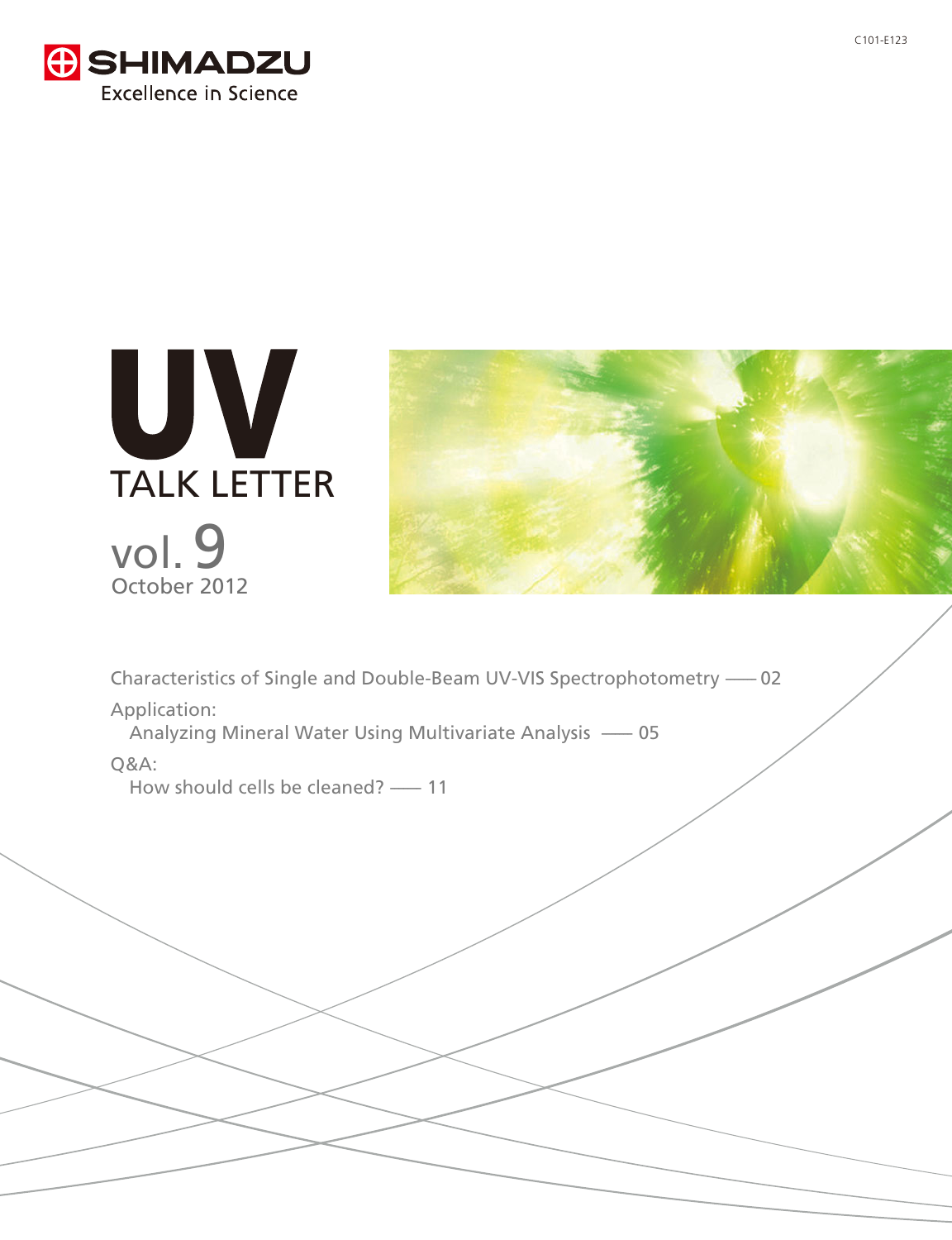

# **UV Talk Letter** Characteristics of Single and Double-Beam UV-VIS Spectrophotometry

Two types of UV-VIS spectrophotometers are available, single-beam and double-beam systems. In single-beam systems, only one beam of light passes through the sample compartment, whereas two beams pass through the compartment on double-beam systems. Why do two different types of systems exist in the world of spectrophotometers? The following explains the reasons for and describes the characteristics of each.

# 1. Single-Beam and Double-Beam Methods

In single-beam systems, monochromatic light from a monochromator (only a sample beam) enters the sample compartment and hits the detector directly. In a double-beam system, however, the monochromatic light from the

monochromator is split into a sample beam (S) and reference beam (R) before entering the sample compartment and hitting the detector.<sup>1)</sup> Each of these methods is illustrated in Fig. 1.



Fig. 1 Single-Beam (upper) and Double-Beam (lower) Methods

The single-beam configuration has a simpler design because it does not need a mechanism for splitting the beam into sample and reference beams. Therefore, single-beam designs tend to be used in lower priced systems.

# 2. Differences in How Each Type Processes Photometric Values

Both types measure samples after performing blank correction. The following compares some of the differences, such as differences in how measurement data is handled internally.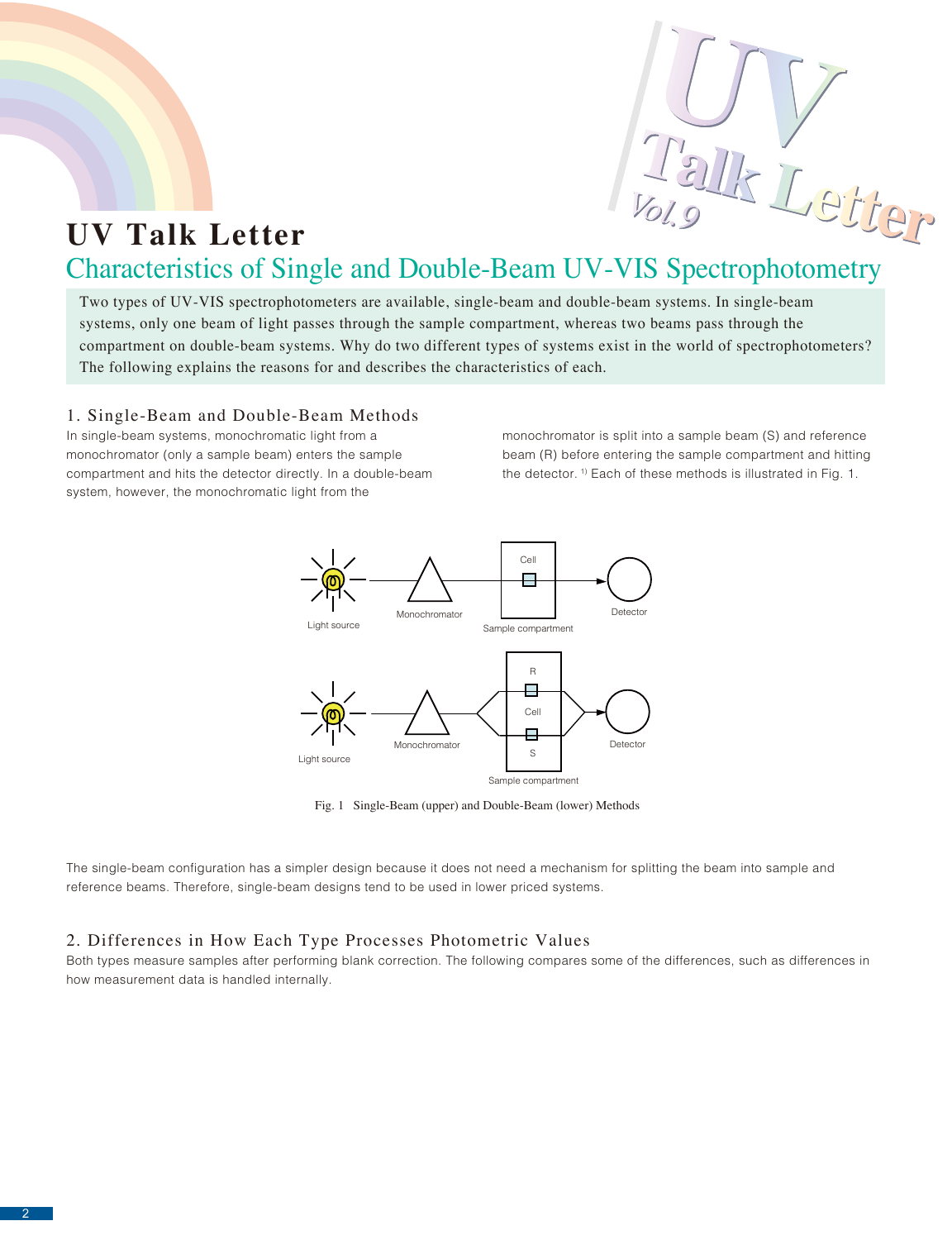#### **Single-Beam Spectrophotometers** 1

Single-beam spectrophotometers perform blank correction and sample measurements using only the sample beam. First the instrument records the intensity of the sample beam during blank correction (*SBlank*). Then, during sample measurement, the instrument records the intensity of the sample beam (*SMeas*). Measurement results are then calculated using *SBlank* and *SMeas*. For example, transmittance (%T) is calculated using the following formula.

$$
\%T = \frac{S_{Meas}}{S_{\text{Blank}}} \times 100 \qquad \cdots \text{(A)}
$$

However, if the intensity of the light source varies between the blank correction and sample measurement, it can appear as variations in *SBlank* and *SMeas* values. As a specific example, consider the case of measuring a sample with 40 % transmittance, given the light source intensity during sample measurement is 90 % of the level during blank correction. In this instance, the intensity during sample measurement (*SMeas*) is 0.9 × *SBlank* before it enters the sample. The light transmitted through the sample is 0.4 × *SMeas*, which results in transmittance (%T) measurements of 36 % instead of 40 %, based on equation (A) below.

$$
\%T = \frac{0.4 \times S_{Meas}}{S_{Blank}} \times 100
$$

$$
= \frac{0.4 \times (0.9 \times S_{Blank})}{S_{Blank}} \times 100
$$

$$
= 36
$$

In other words, if the light source intensity varies between the time the blank correction and sample measurement are performed, inaccurate data may be acquired.

Thus, in single-beam systems, fluctuations in the light source intensity can have a major effect on measurement results. Therefore, single-beam systems require waiting until the system stabilizes before starting measurements. As a general rule, they require waiting about one to two hours after switching the power ON.

#### **Double-Beam Spectrophotometers** 2

Double-beam spectrophotometers perform blank correction and measure samples using both sample and reference beams. During blank correction, the instrument records the *SBlank*/*RBlank* ratio, based on the sample beam intensity (*SBlank*) and the reference beam intensity (*RBlank*). Next, during sample measurement, the instrument records the *SMeas*/*RMeas* ratio, based on the sample beam intensity (*SMeas*) and the reference beam intensity (*RMeas*).

Measurement results are then calculated using *SBlank*/*RBlank* and *SMeas*/*RMeas.*

For example, transmittance (%T) is calculated using the following formula.

$$
\%T = \frac{\frac{S_{Meas}}{R_{\text{Heas}}}}{\frac{S_{\text{Blank}}}{R_{\text{Blank}}}} \times 100 \quad \cdots \text{(B)}
$$

Unlike single-beam systems, double-beam systems determine measurement values using the ratio of sample beam intensity to reference beam intensity during both sample measument blank correction. Consider the same example described above, where a sample with 40 % transmittance is measured with the light source intensity during sample measurement at 90 % of the level during blank correction. In this instance, the sample and reference beam intensities during sample measurement are *SMeas* = 0.9 × *SBlank* and *RMeas* = 0.9 × *RBlank*, respectively, before they enter the sample. Since the light transmitted through the sample is 0.4 × *SMeas*, measured transmittance (%T) is described by equation (B) below.

$$
\%T = \frac{0.4 \times S_{Meas}}{R_{Meas}} \times 100
$$
  

$$
\frac{S_{Blank}}{R_{Blank}}
$$
  

$$
= \frac{0.4 \times (0.9 \times S_{Blank})}{0.9 \times R_{Blank}} \times 100
$$
  

$$
= \frac{S_{Blank}}{R_{Blank}}
$$
  

$$
= \frac{0.4 \times \frac{S_{Blank}}{R_{Blank}}}{R_{Blank}} \times 100
$$
  

$$
= \frac{S_{Blank}}{R_{Blank}}
$$
  
= 40

As shown, fluctuations in the light intensity did not affect measurement results. Essentially, using the ratio of sample and reference beam intensities in double-beam systems cancels out any fluctuations in the intensity of the light source and reduces the potential of such fluctuations affecting measurement values. To summarize, data is not affected by light source fluctuations because the reference beam continuously compensates for any fluctuations in the intensity of the light source in real time. 2) In other words, **double-beam spectrophotometers measure samples assuming the intensity of the light source is always constant.** This also means double-beam systems offer superior time stability.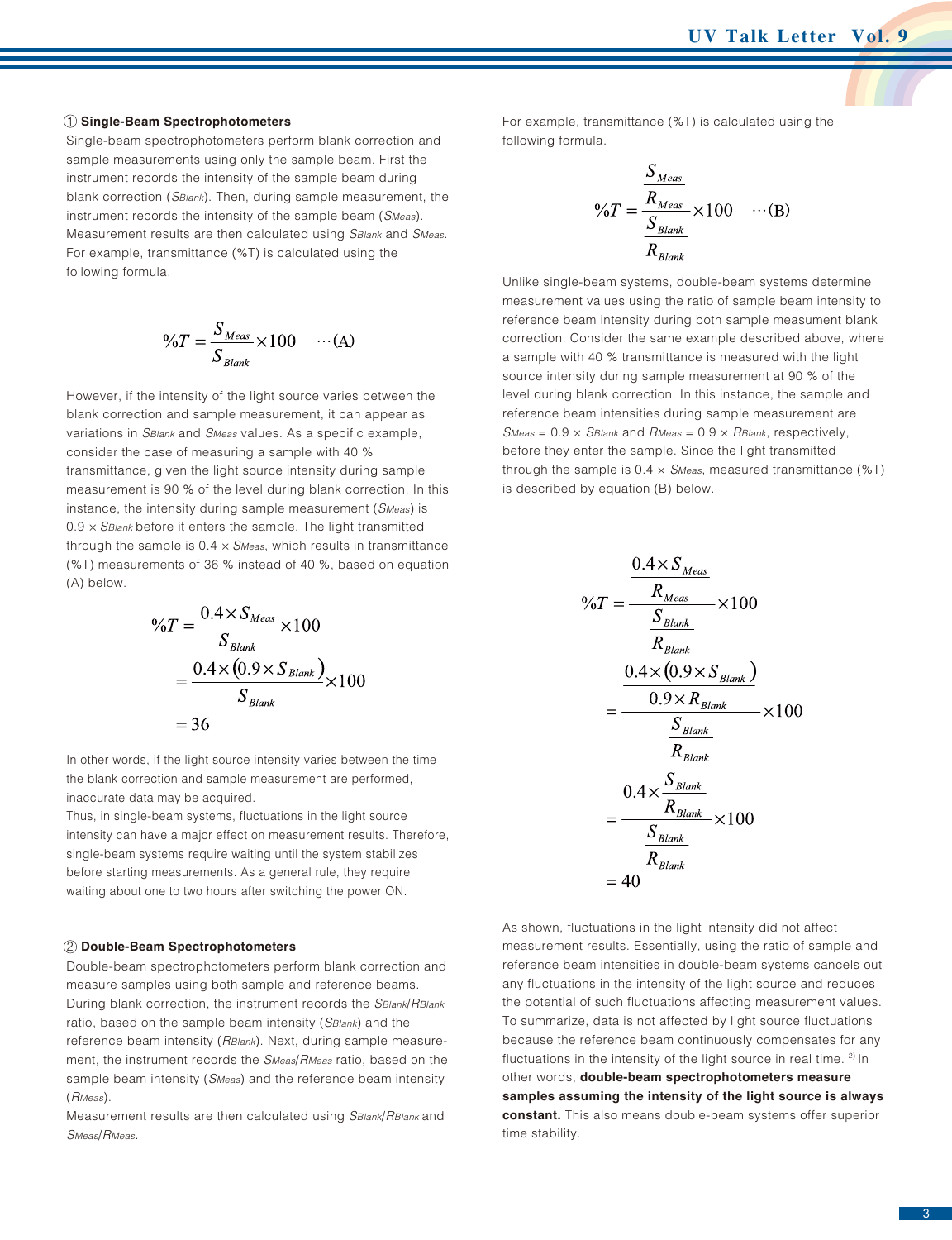As an example of the difference in time stability between the configurations, the fluctuations in measurement values over time (drift) were compared using a single-beam UVmini-1240 system and a double-beam UV-1800 system. Fig. 2 shows the results from placing the UVmini-1240 and UV-1800 in the same room and using each to obtain time-course measurements for one hour at 5-second intervals.

The double-beam UV-1800 system had less time variability than the single-beam UV-1240 system.

This means the double-beam system provides more stable measurement values than the single-beam system. The single-beam system requires waiting until the light source and detector stabilize, performing frequent blank corrections, etc to minimize such variability.

A summary of single-beam and double-beam characteristics is shown in Table 1.



Fig. 2 Comparison of Fluctuations in Measurement Values

Table 1 Comparison of Single-Beam and Double-Beam Characteristics

|              | Single-Beam<br>Double-Beam |                     |
|--------------|----------------------------|---------------------|
| Price        | Low                        | High                |
| Construction | Simple                     | Complicated         |
| Measurement  | Poor time stability        | Good time stability |

# 3. Measurement Procedure Using Single- and Double-Beam Systems

The following describes the measurement procedures involved in using single-beam and double-beam systems. In this case, they were both used to measure a liquid sample.

# **Measuring a Solution Using a Single-Beam Spectrophotometer**

- 1: Place the solvent in the cell and place the cell in the cell holder.
- 2: Perform blank correction. 3)
- 3: Remove the cell and dispose of the solvent. Then add the measurement solution and place the cell in the cell holder. (Rinse the cell with the sample solution two times, then use the third solution for measurement.)
- 4: Measure the solution.

#### 1 2 **Measuring a Solution Using a Double-Beam Spectrophotometer**

- 1: Place the solvent in two cells and place the cells in the sample beam and reference beam cell holders.
- 2. Perform blank correction. 3)
- 3. Remove the cell from the sample beam holder and dispose of the solvent. Then add the measurement solution and place the cell in the sample beam cell holder. Leave the reference side the same as in step 1. (Rinse the cell with the sample solution two times, then use the third solution for measurement.)
- 4. Measure the solution.

As described above, measuring samples in a double-beam system involves placing solvent in the reference beam side as well. **Note that the solvent is placed in the reference beam side to balance the light intensity with the sample beam side, not to serve as a blank (reference).** 4)

## 4. Summary

This article discussed the characteristics of single-beam and double-beam spectrophotometers. Overall, a double-beam spectrophotometer allows more stable measurements. Though there are also differences in measurement procedures, the author hopes the procedures indicated in this article will provide a useful reference for such differences. Note, however, that to ensure more precise measurements with both single-beam and double-beam systems, it is

recommended that samples are measured in a location with minimal variations in the surrounding environment, such as room temperature, and that measurements be performed at least an hour after switching the spectrophotometer power ON. (For more information on the recommended time to wait after switching the power ON, refer to the spectrophotometer's instruction manual.)

<sup>1)</sup> The light is split using devices such as half and chopper mirrors.

<sup>2)</sup> In addition to light source fluctuations, the double-beam configuration offers similar benefits with respect to other fluctuations over time, such as fluctuations in detector sensitivity 3) For spectral measurements, this is sometimes expressed as baseline correction.

<sup>4)</sup> If measured without placing solvent on the reference side, the balance between reference and sample beam intensities cannot be kept, causing measurement data to fluctuate more easily.<br>In general, nothing needs to be pla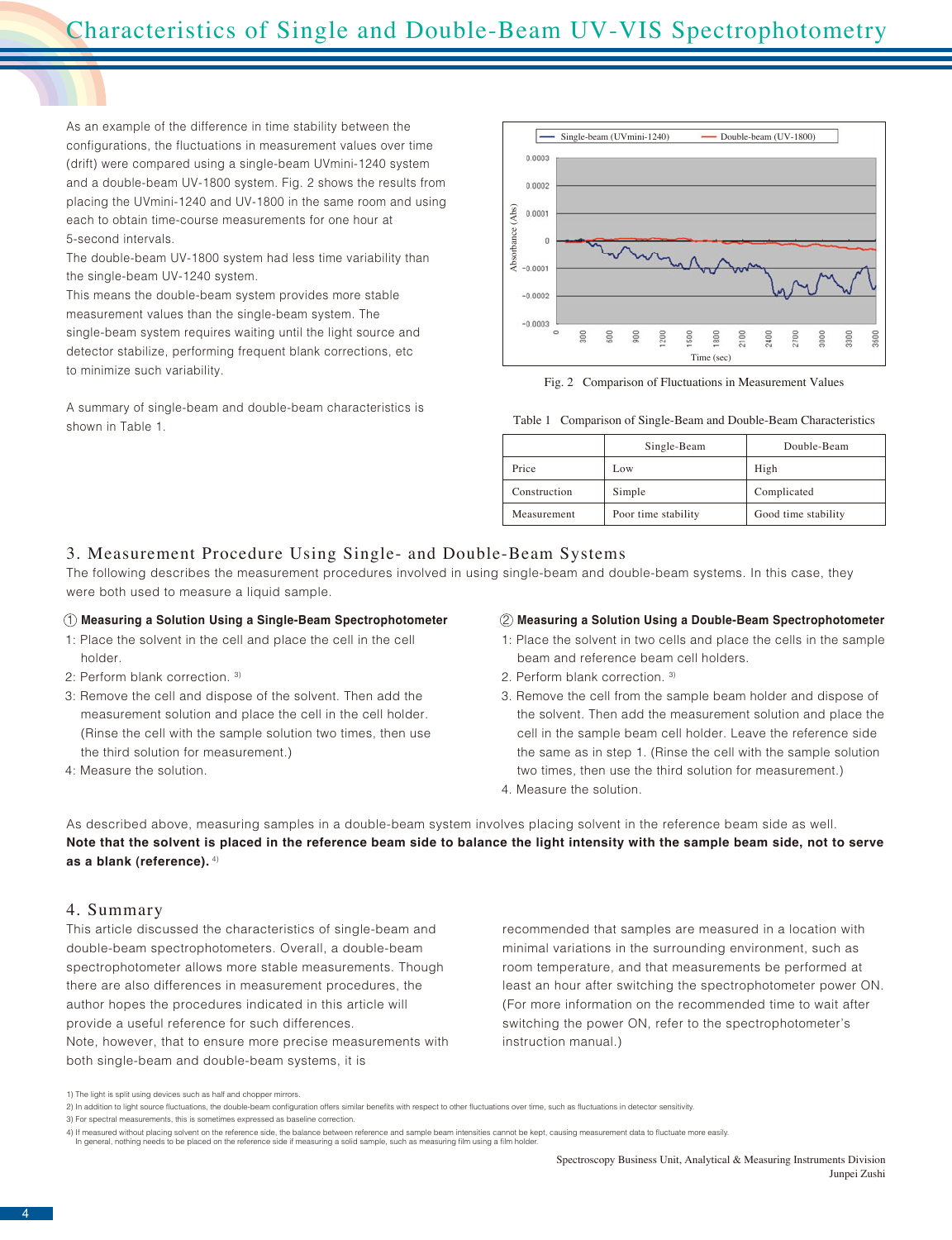

# Analyzing Mineral Water Using Multivariate Analysis

In recent years, multivariate analysis has been commonly used in chemical measurement fields for quantitative analysis of mixtures or for classifying multiple samples. Using multivariate analysis enables more easily quantifying the content of target components in mixture samples and classifying a larger number of samples. This article describes utilizing mineral water's characteristic absorption spectrum in the UV region to perform various kinds of analyses using multivariate analysis.

# 1. Overview of Multivariate Analysis

Multivariate analysis is a technique of statistically analyzing multiple sets of analytical data to provide information not available using previous data analysis methods. It is sometimes called chemometrics when used in chemical measurement fields.

Multivariate analysis comprises a wide variety of techniques, but these can be categorized as either quantitative methods or classification methods.

Quantitative methods include multiple regression (multiple linear regression (MLR) or inverse least squares (ILS)), principal component regression (PCR), and partial least squares (PLS). Using such techniques allows determining the quantity of each component (or target components) in a sample containing a mixture of components. Multiple regression requires that the

analyst select specific data (descriptive variables), but that is not required using PCR and PLS techniques, which allow using all data. However, PCR and PLS are more susceptible to the effects of noise (data variability) than multiple regression. Classification methods include principal component analysis (PCA), cluster analysis, discriminant analysis, and factor analysis. Using such techniques allows classifying multiple samples based on similarities to understand their characteristics or help identify where they were produced. Fig. 1 shows an overview of multivariate analysis.

In this article, multiple regression was selected as the quantitative method and principal component analysis (PCA) and cluster analysis were selected as the classification methods to illustrate multivariate analysis.

# **Overview of Multivariate Analysis**

Multiple regression Principal component regression (PCR)

Partial least squares (PLS)

Quantitation Group Classification Group

Principal component analysis (PCA) Cluster analysis Discriminant analysis Factor analysis  $\cdots$  etc.

Fig. 1 Overview of Multivariate Analysis

# 2. Simultaneous Quantitation of Mineral Water Mixture Samples Using Multiple Regression

Multiple regression allows determining the quantity of each component (or target components) in a sample containing a mixture of components. In this example, three commercial brands of bottled mineral water – A, B, and C, were mixed in various proportions, then multiple regression was used to determine the mixture ratio of each sample.

First a calibration model was created using standard samples prepared by varying the mixture ratio. Then samples with known mixture ratios were prepared for verification of the calibration model. The UV absorption spectra of nine standard samples and three verification samples were measured using a UV-3600 UV-VIS-NIR spectrophotometer. The absorption spectra for each brand of mineral water, measured using a quartz cell with a 10 mm optical path length and ion-exchange water as a reference, are shown in Fig. 2. Mixture ratios of the standard and verification samples are indicated in Tables 1 and 2. Results from measuring these mixtures are shown in Fig. 3 (standard samples ① to ⑤), Fig. 4 (standard samples ⑥ to ⑨), and Fig. 5 (verification samples ① to ③). Calibration models (multiple regression) were created for each mineral water using the absorption at four wavelengths – 200 nm, 205 nm, 210 nm, and 215 nm. (1) The multiple regression equation for each model is shown in Table 3. The multiple correlation coefficients for the calibration models for mineral water A, B, and C are 0.999921, 0.999986, and 0.999973, respectively. The multiple correlation coefficients indicate the correlation between the actual and predicted measurement values, where predicted values are calculated using the multiple regression equations. The mixture ratio of each sample was calculated by replacing the absorbance in the multiple regression equations with absorbance values obtained from verification samples at four wavelengths. Quantitative analysis results are indicated in Table 4. A comparison with Table 2 shows that good results were obtained. Multiple regression methods, which are able to utilize absorbance from multiple wavelengths, are especially useful for simultaneous quantitative analysis of multiple components, as shown in this example.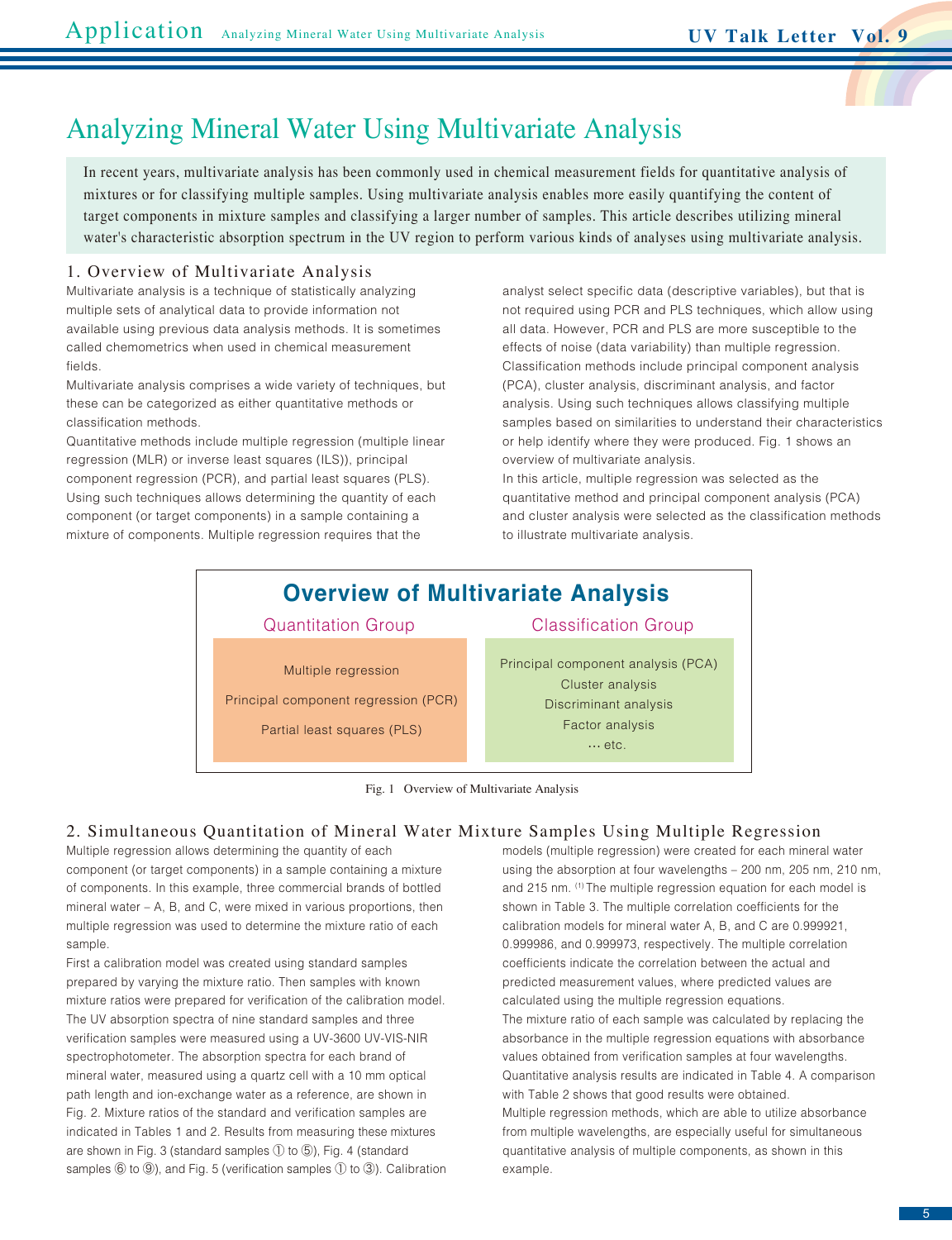

Fig. 2 Absorption Spectra of Mineral Waters A, B, and C (Red: A, Blue: B, and Black: C)

|                              | A $(\%)$ | B(%)     | C(%)     |
|------------------------------|----------|----------|----------|
| Standard Sample ①            | 20       | 30       | 50       |
| Standard Sample 2            | 50       | 20       | 30       |
| Standard Sample 3            | 30       | 50       | 20       |
| Standard Sample 4            | $\theta$ | 50       | 50       |
| Standard Sample 5            | 50       | $\Omega$ | 50       |
| Standard Sample 6            | 50       | 50       | $\Omega$ |
| Standard Sample 7            | 100      | $\Omega$ | $\Omega$ |
| Standard Sample <sup>®</sup> | $\Omega$ | 100      | $\Omega$ |
| Standard Sample 9            | 0        | $\Omega$ | 100      |

Table 1 Standard Sample Mixture Ratios







Fig. 4 Absorption Spectra of Standard Samples  $\circledS$  to  $\circledS$ (Red: ⑥, Blue: ⑦, Black: ⑧, and Green: ⑨)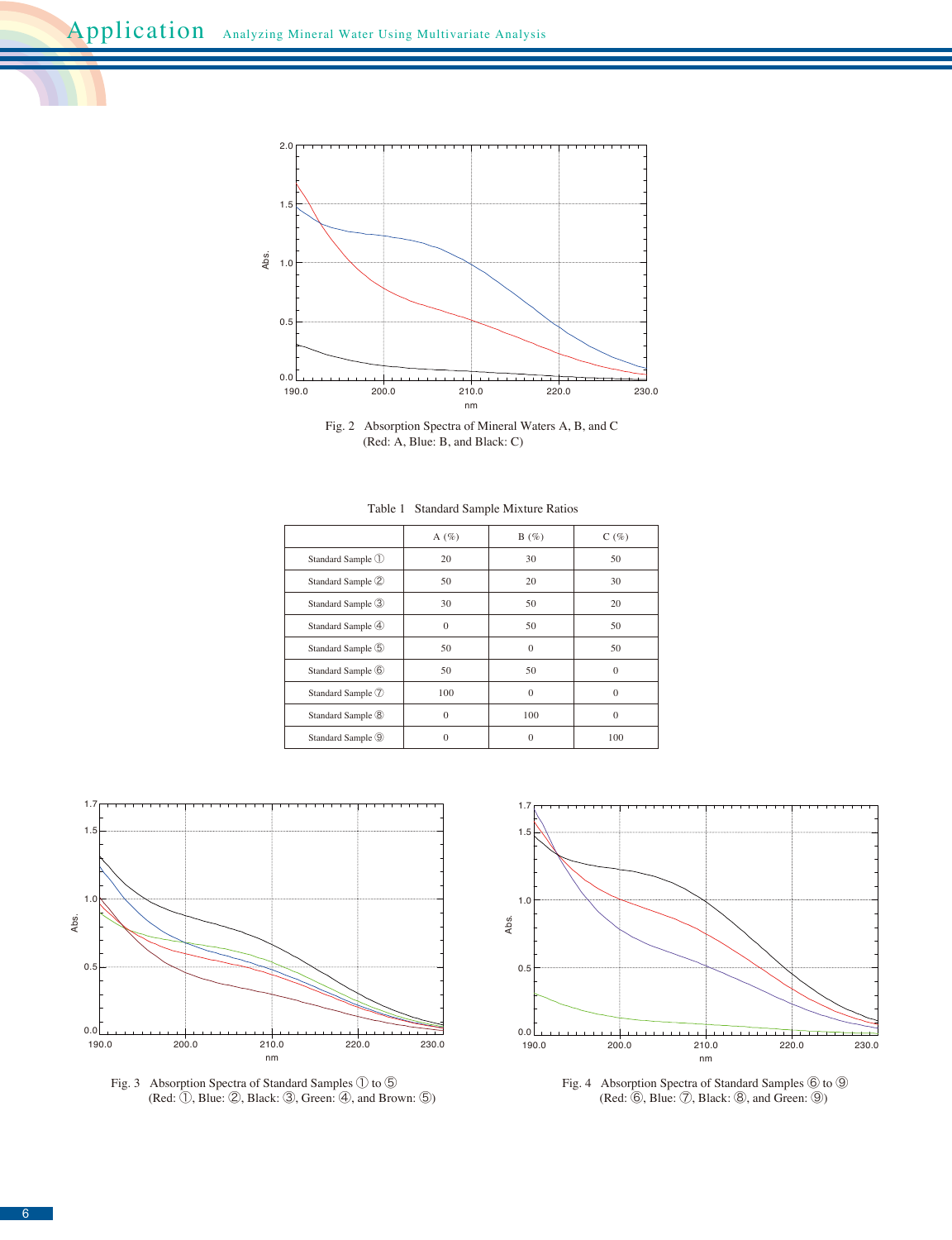190.0 0.0  $0.5$ 1.0 1.7 1.5 200.0 210.0 nm 220.0 230.0 Abs.

Table 2 Verification Sample Mixture Ratios

|                       | A $(\%)$ | B(%) | C(%) |
|-----------------------|----------|------|------|
| Verification Sample ① | 10       | 80   |      |
| Verification Sample 2 | 30       | 30   |      |
| Verification Sample 3 | 20       | 60   | 20   |

Fig. 5 Absorption Spectra of Verification Samples ① to ③ (Red: ①, Blue: ②, and Black: ③)

| Model A | $R_A = 1073.318 \cdot A_{200} - 1614.381 \cdot A_{205} + 1120.181 \cdot A_{210} - 731.675 \cdot A_{215} - 24.416$ |
|---------|-------------------------------------------------------------------------------------------------------------------|
| Model B | $R_B = -541.210 \cdot A_{200} + 822.186 \cdot A_{205} - 91.882 \cdot A_{210} - 133.158 \cdot A_{215} + 3.725$     |
| Model C | $Rc = -532.109 \cdot A_{200} + 792.195 \cdot A_{205} - 1028.299 \cdot A_{210} + 864.833 \cdot A_{215} + 120.690$  |

Note: A200, A205, A210, and A215 indicate the absorbance at respective wavelengths and RA, RB, and RC indicate the mixture ratios of mineral waters A, B, and C.

|                       | A $(\%)$ | B(%)  | C(%)  |
|-----------------------|----------|-------|-------|
| Verification Sample 1 | 10.38    | 79.90 | 9.72  |
| Verification Sample 2 | 30.12    | 29.96 | 39.92 |
| Verification Sample 3 | 20.41    | 59.68 | 19.91 |

Table 4 Verification Sample Quantitative Analysis Results

# 3. Classification of Mineral Waters Using Principal Component Analysis (PCA)

The following describes an example of using principal component analysis (PCA). A total of 20 absorption spectra (A to T) for 19 mineral water samples and one tap water sample is shown in Fig. 6 to Fig. 8.

Principal component analysis was used to analyze these 20 spectra. <sup>(2)</sup> All data obtained for the measurement range of 190 nm to 230 nm were used in the analysis. The score plot obtained is shown in Fig. 9. The score plot indicates the scores corresponding to principal component Groups 1 and 2, plotted on a coordinate plane, resulting in 20 points corresponding to measurement samples plotted on a graph. The horizontal axis corresponds to Group 1 principal components and the vertical axis corresponds to Group 2 principal components. In this case, "principal components" represent some sort of characteristic assigned in mathematical terms. It indicates that samples with principal component points plotted close to each other are similar. Fig. 10 shows spectra for samples in the circled showing how spectra within the same group are very similar.

Fig. 11 shows the spectra corresponding to plot points at select points along the horizontal axis (Group 1 principal components). Similarly, spectra for select plot points on the vertical axis (Group 2 principal components) are shown in Fig. 12. Presumably, the horizontal axis corresponds to total absorption (spectral area), whereas the vertical axis corresponds to spectral shape (based on whether or not there is a bulge near the center of the spectrum). (The validity of this presumption can be confirmed by viewing a graph called a loading plot, the explanation of which is omitted here.) Total absorption values probably correspond to the total ions and other items dissolved in the sample, whereas spectral shape probably corresponds to the type of ions and so on. By analyzing the principal components of multiple samples, it is possible to visually understand the similarities between samples.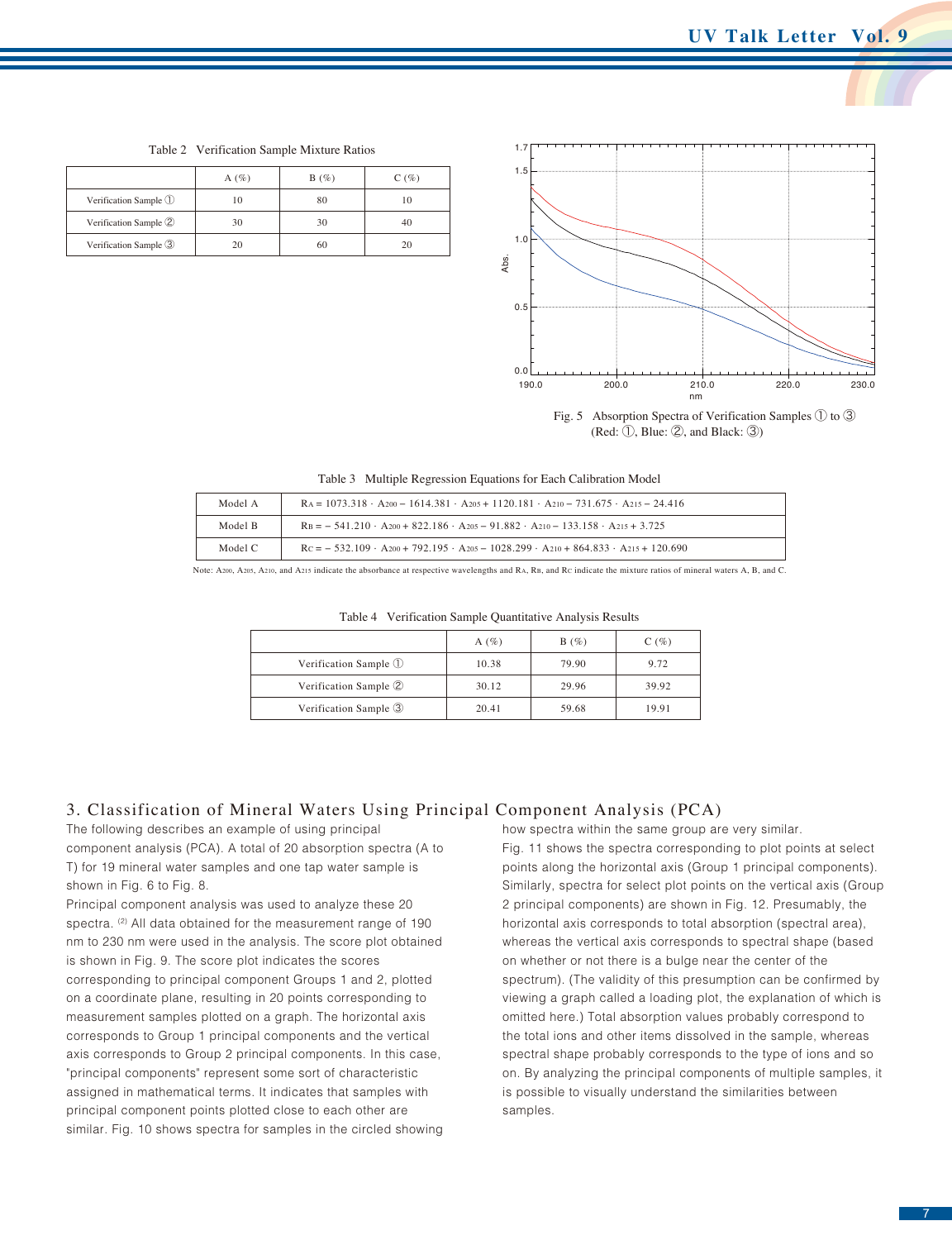

Fig. 6 Spectra of Mineral Waters A to G (Blue: A, Red: B, Black: C, Green: D, Brown: E, Light Blue: F, and Violet: G)



Fig. 7 Spectra of Mineral Waters H to N (Blue: H, Red: I, Black: J, Green: K, Brown: L, Light Blue: M, and Violet: N)



Fig. 8 Spectra of Mineral Waters O to S and Tap Water T (Blue: O, Red: P, Black: Q, Green: R, Brown: S, and Violet: T [tap water])



Fig. 9 Score Plot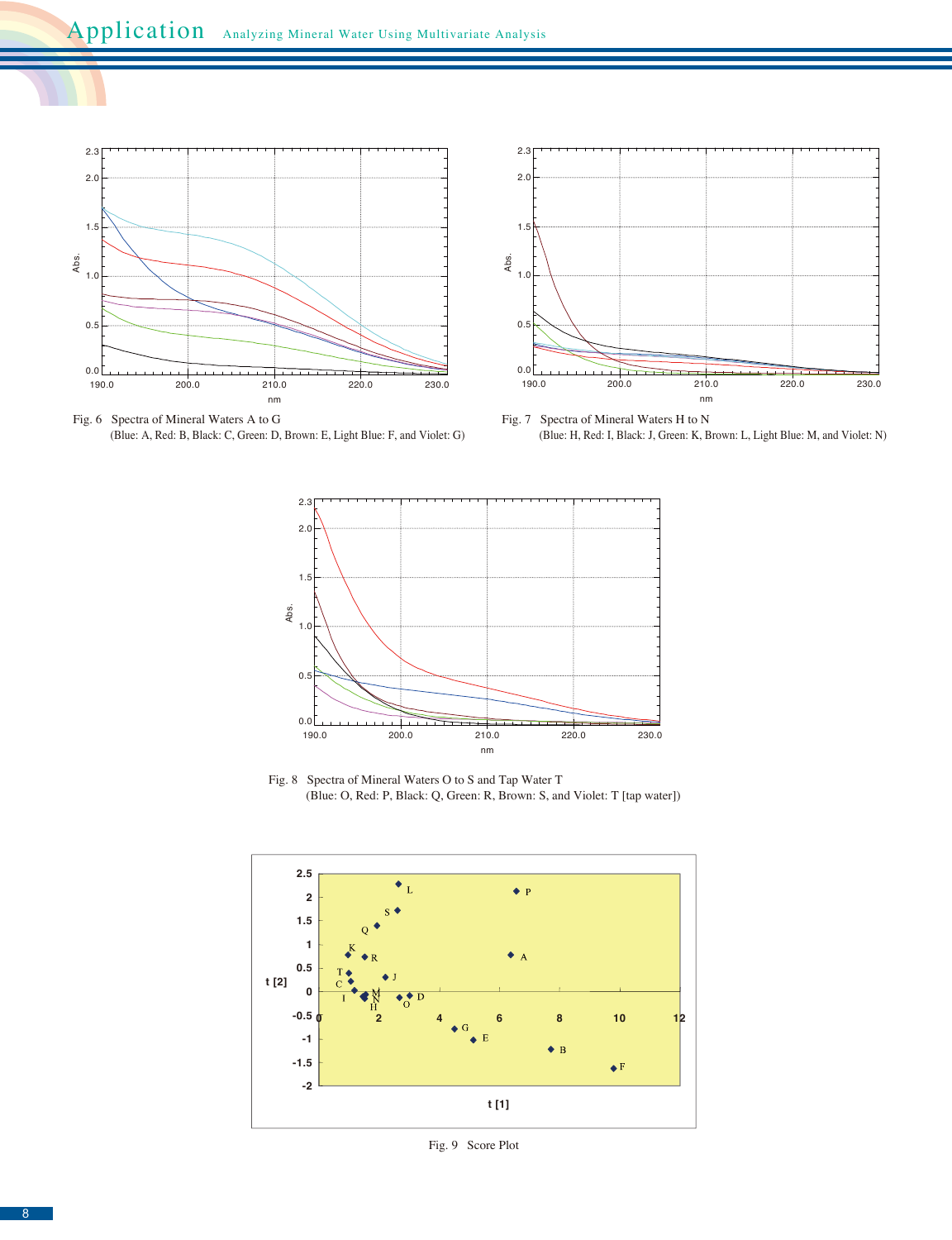

Fig. 10 Absorption Spectra of Different Groups in the Score Plot



Fig. 11 Score Plot: Focus on Horizontal Axis (Group 1 Principal Components)



Fig. 12 Score Plot: Focus on Vertical Axis (Group 2 Principal Components)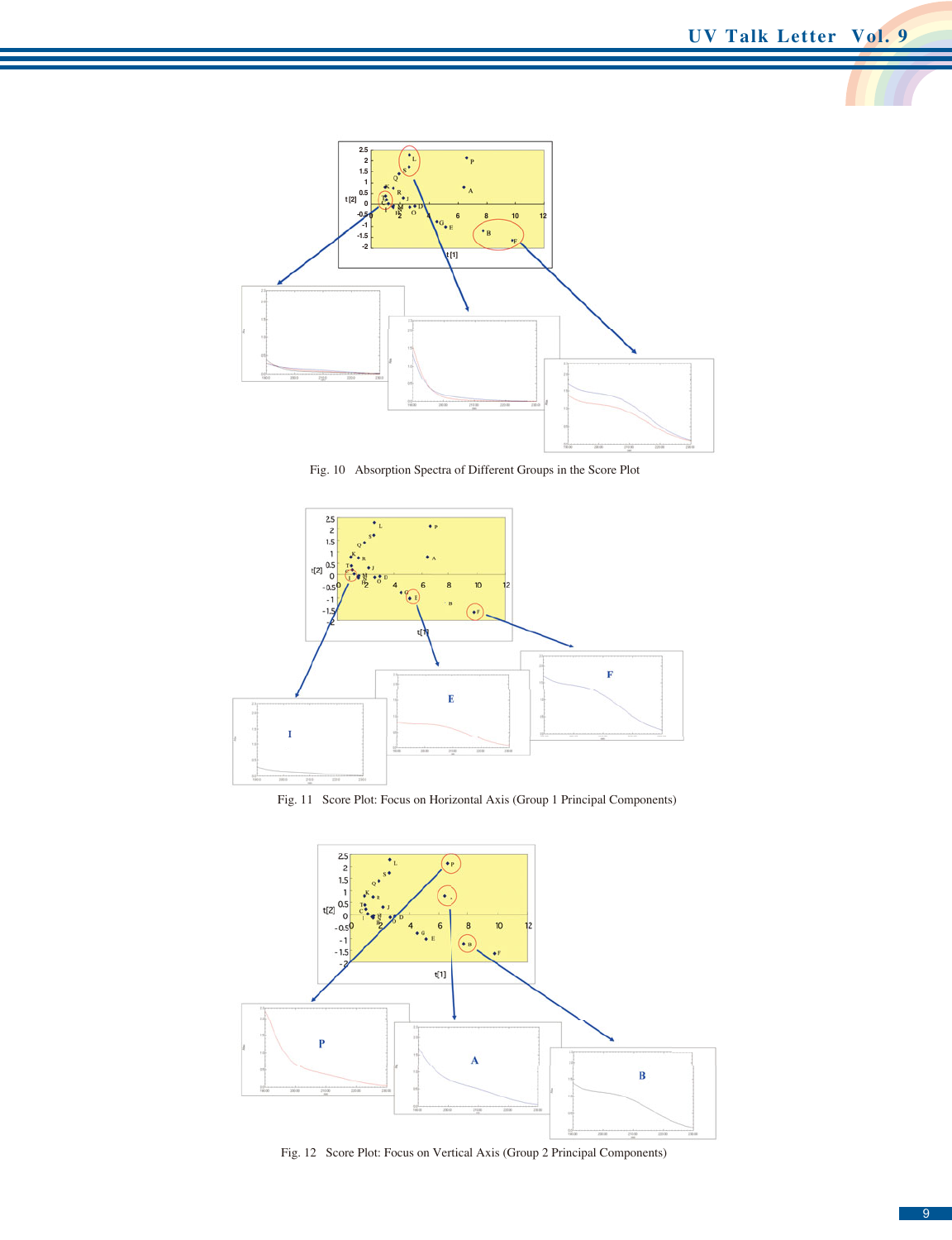# 4. Classification of Mineral Waters Using Cluster Analysis

Cluster analysis, which is a separate classification method than principal component analysis (PCA), allows displaying all samples by using a dendrogram to diagram the order of similar samples. Given the 20 kinds of mineral water described above, results from cluster analysis are shown in Fig. 13. (3) In this example, the Ward's method was used for calculation in

cluster analysis. Fig. 13 shows a cluster diagram along with the PCA. It shows how cluster analysis provided similar results to PCA. The dendrogram enables understanding the similarity between data and clusters.



Fig. 13 Cluster Analysis Results and PCA Score Plot

# 5. Summary

This article described how using multiple regression enabled simultaneously quantitating mixtures of three kinds of mineral water. It also described using principal component analysis to express the characteristics of 20 kinds of mineral water in terms of a score plot and described using cluster analysis to further summarize characteristics in a dendrogram. These classification methods provided a visual understanding of the similarities between samples.

In addition to the analysis examples described above, multivariate analysis is also used for a wide variety of other situations. For example, multivariate analysis is used in simple spectrometers for scanning tangerines, apples, and other fruit, to measure their sugar and acid content. It is also used in many other applications, such as to identify the origin of vegetables, classify odors, evaluate the effectiveness of cosmetics, and measure the fat content of fish. Application fields are diverse as well, and include food products, chemicals, life sciences, pharmaceuticals, electrical, and semiconductors. With so many ways available to view analytical data, multivariate analysis will no doubt continue to be widely used in the future.

(1) Calculated using Excel® spreadsheet software. Excel is a registered trademark of Microsoft Corporation.

(2) and (3) Calculated using The Unscrambler® multivariate analysis software. The Unscrambler is a registered trademark of CAMO Software.

Global Application Development Center, Analytical & Measuring Instruments Division Mikio Sugioka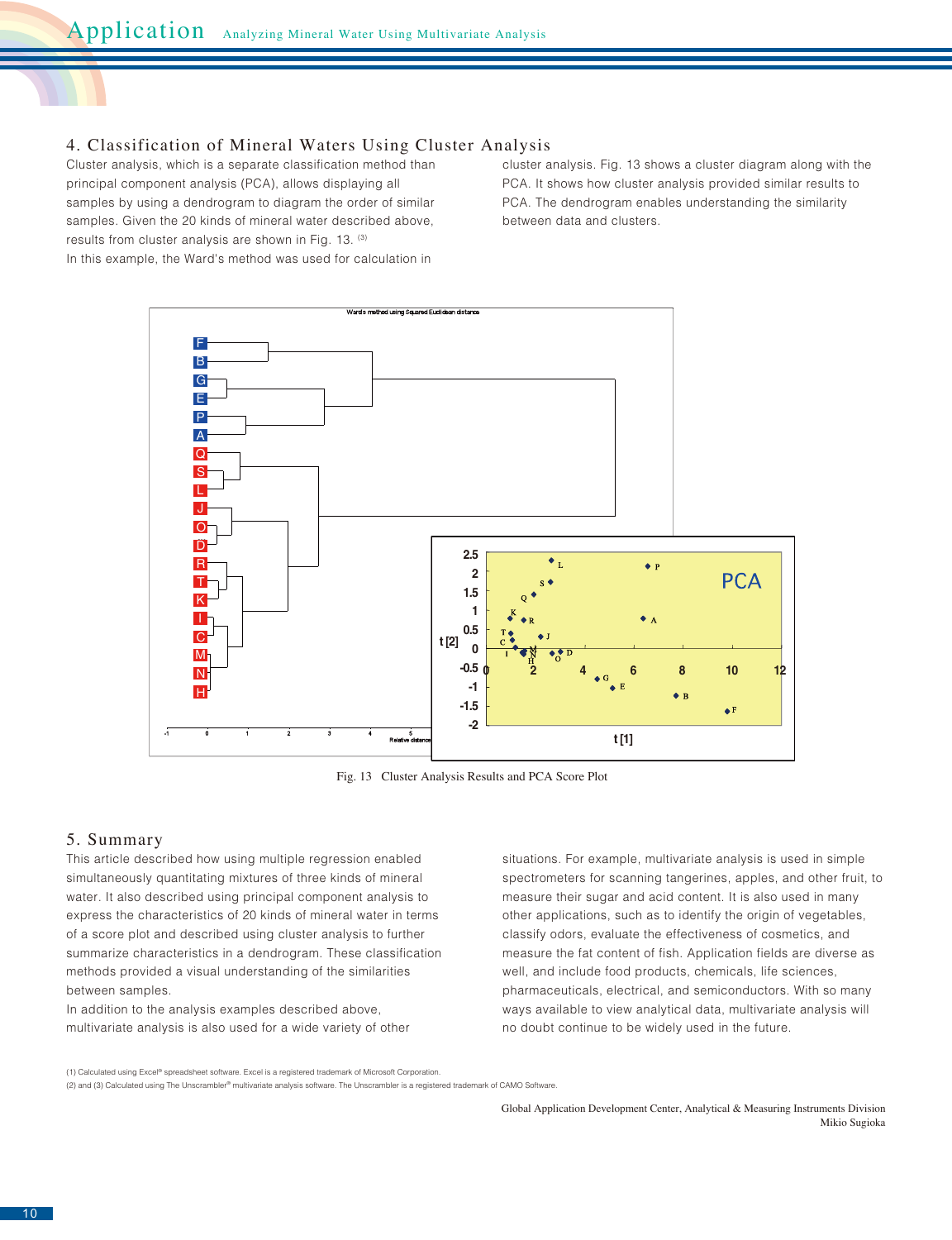# *How should cells be cleaned?*

This is a common question without a fixed answer. In fact, it is hard to find any specific published methods. Why are there no specified methods?

The reason is because of the diverse variety of samples that are analyzed. Due to the wide variety of analytical samples, a wide variety of corresponding cleaning methods are required. However, since describing all methods is not realistic, it does not help solve the problem. Therefore, a few of the common cleaning methods are described below.

These methods can be roughly categorized into two groups. One group uses water as the solvent and the other uses organic solvent.

## 【 **Using Water as a Solvent** 】

After cleaning with purified water, clean with ethanol and store dry. However, for more severe contamination, soak cells in a commercial cleaning solution made specifically for cleaning cells (for about 10 minutes at 30 to 50 °C). Then clean the cell with distilled water and soak them in a dilute solution of nitric acid and a small amount of hydrogen peroxide (for about 30 minutes). Finally, rinse the cell with distilled water and store cells dry.

## 【 **Using Organic Solvents** 】

After cleaning with the organic solvent being used, clean with ethanol or acetone and then clean using the same method as described for the aqueous solution above.

For stubborn contamination, the cell may be scrubbed lightly with a cotton swab. Avoid using alkaline cleaning solutions that can dissolve glass or ultrasonic cleaning devices that can damage the cell. The above are only general recommendations. Use them as a reference for considering the best method to clean specific samples.